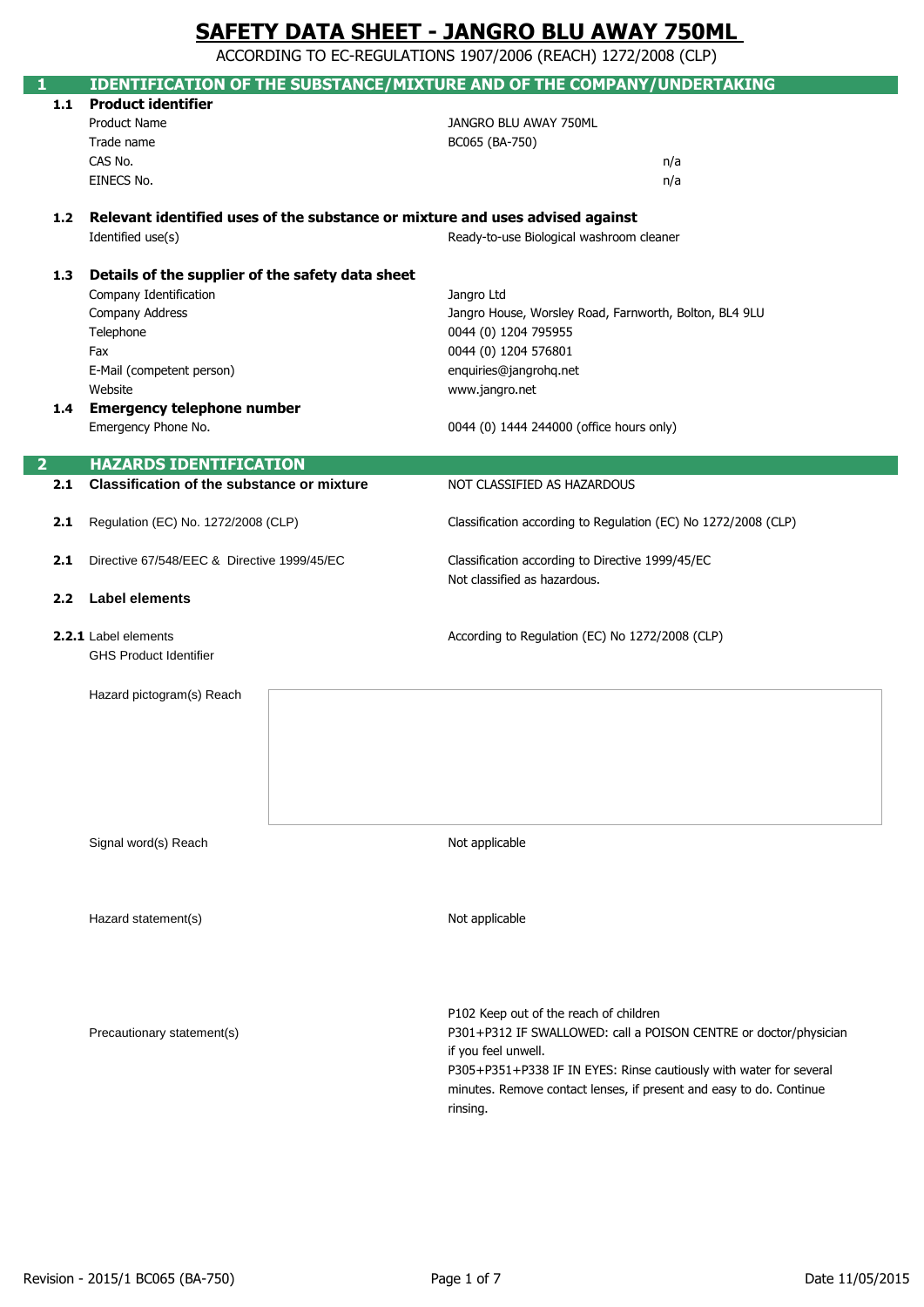ACCORDING TO EC-REGULATIONS 1907/2006 (REACH) 1272/2008 (CLP)

## **3 COMPOSITION/INFORMATION ON INGREDIENTS**

### **3.1 Substances**

| <b>Hazardous</b><br>Ingredient(s):                     | <b>EINECS No</b> | <b>CAS NUMBER</b>           | %W/W  | <b>REACH according to</b><br>Directive67/548/EEC | <b>CLP/GHS according to Regulation</b><br>EC/1272/2008                   |
|--------------------------------------------------------|------------------|-----------------------------|-------|--------------------------------------------------|--------------------------------------------------------------------------|
| Fatty alcohol<br>ethoxylate                            |                  | 68439-46-3                  | < 2.5 | Xn; R22, Xi; R41                                 | Acute tox. oral.4; H302<br>Eye damage.2; H320                            |
| Citric acid                                            | 201-069-1        | $77-92-9$                   | < 2.5 | Xi; R36                                          | Eye irr. 2B; H320                                                        |
| Perfume                                                | N/A              | N/A                         | < 1   | Xn; R20/21/22, R38<br>& R43                      | Acute tox. oral 4; H302<br>Acute tox.derm.4; H312<br>Aqua chron. 2; H411 |
|                                                        |                  |                             |       |                                                  |                                                                          |
|                                                        |                  |                             |       |                                                  |                                                                          |
| <b>Non Hazardous</b><br>Ingredient(s):                 |                  | <b>EINECS No CAS NUMBER</b> | %W/W  |                                                  |                                                                          |
| Bacteria species (non<br>pathogen) (1x100mil<br>ctu/g) |                  |                             | < 2.5 | Not classfied                                    | Not classified                                                           |
|                                                        |                  |                             |       |                                                  |                                                                          |

### **4.1 Description of first aid measures (Symptoms)**

| Inhalation             |
|------------------------|
| Skin Contact           |
| Eye Contact            |
| Ingestion              |
| Additional Information |

#### **4.2 Description of first aid measures (Actions)** Inhalation

Skin Contact Eye Contact

Ingestion:

#### Additional Information **5 FIRE-FIGHTING MEASURES**

- **5.1 Extinguishing media** Suitable Extinguishing Media
- **5.2 Special hazards arising from the**  Substance or mixture Exposure hazards
- **5.3 Advice for fire-fighters** Special protective equipment for fire fighters



Do not induce vomiting. Obtain medical advice if patient unwell. Always launder contaminated clothing before re-use

Product not flammable. Water spray, foam, dry powder or CO2

In case of contact, rinse immediately with plenty of water for at least

Wash out mouth with water and give copious amounts of water to drink.

Obtain medical attention in severe cases.

Symptomatic treatment

May cause mild irritation May cause irritation

Wash skin with water. In severe cases consult a doctor.

10-15 minutes. Obtain medical attention if irritation persists

Do not give anything by mouth to an unconscious person.

If affected, remove to fresh air, keep warm and at rest.

May cause irritation to the mouth, throat and digestive tract

Mist may cause irritation to the respiratory tract

In combustion emits toxic fumes

for surrounding fires.

Full protective equipment including self-contained respiratory protection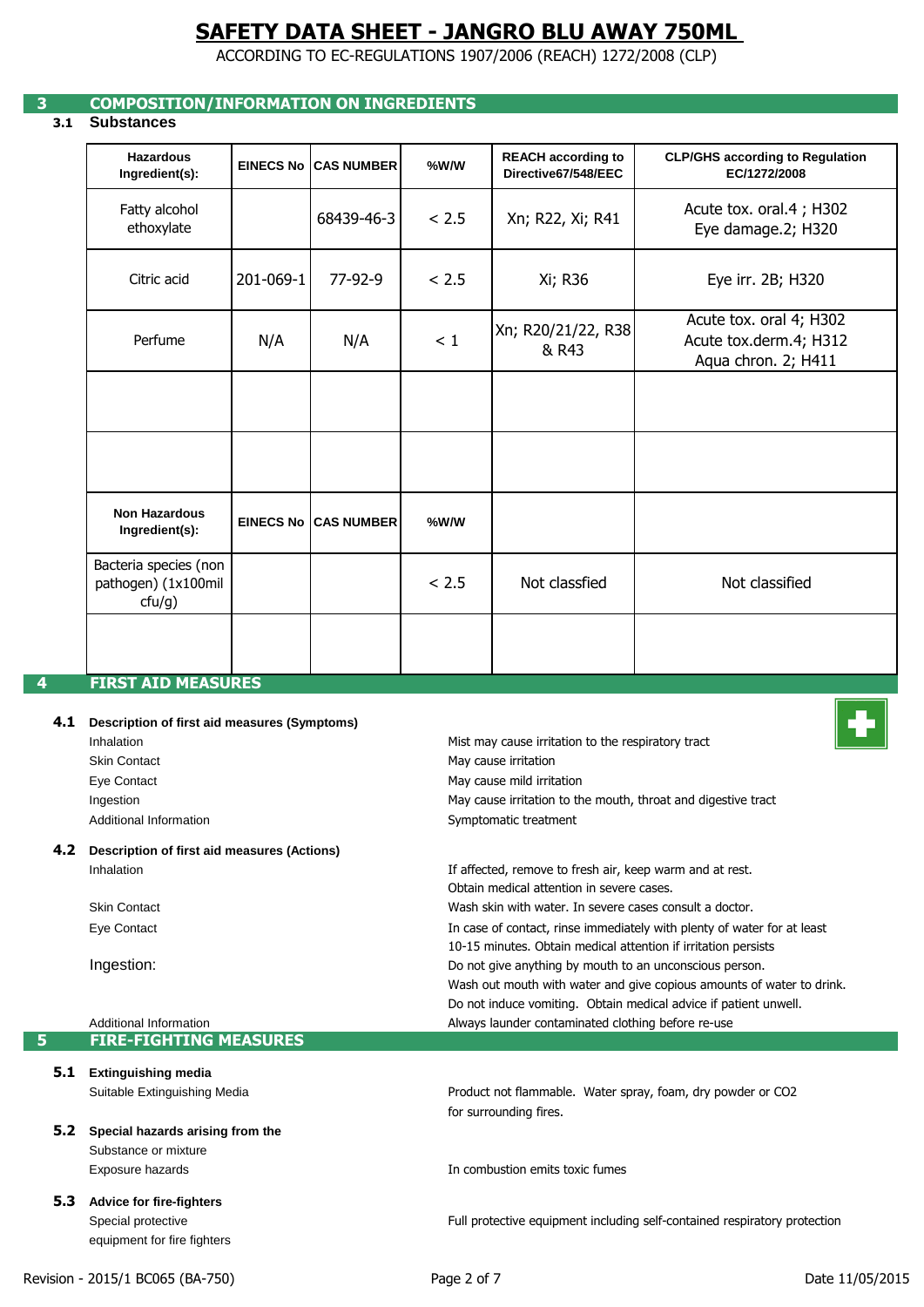ACCORDING TO EC-REGULATIONS 1907/2006 (REACH) 1272/2008 (CLP)

## **6 ACCIDENTAL RELEASE MEASURES**

- **6.1 Personal precautions, protective equipment and emergency procedures**
- **6.2 Environmental precautions**
- **6.3 Methods and material for containment and cleaning up**
- **6.4 Reference to other sections**
- **6.5 Additional Information**

unauthorised personnel. Do not attempt to take action without Mark out the contaminated area with signs and prevent access to suitable protective clothing – see section 8 of SDS Do not discharge into drains or rivers. Contain the spillage using bunding.

contained with sawdust and disposed of under local authority regulations. Small spills can be handled with a mop and water. Large spills should be

Spillages will prove slippery if product gets spilled on the floor

### **7 HANDLING AND STORAGE**

- **7.1 Precautions for safe handling**
- **7.2 Conditions for safe storage, including any incompatibilities**
- **7.3 Suitable packagine**
- **7.3 Specific end use(s)**

Avoid contact with eyes and prolonged skin contact

Keep in original containers

Do not store below 5ºC or above 30ºC Keep tightly closed when not in use

### **8 EXPOSURE CONTROLS / PERSONAL PROTECTION**

#### **8.1 Control Parameters**

Hazardous Ingredients

NO OCCUPATIONAL LIMIT ASSIGNED

|              | Workplace exposure limits |             | Respirable dust |             |
|--------------|---------------------------|-------------|-----------------|-------------|
| <b>State</b> | 8 hour TWA                | 15 min STEL | 8 hour TWA      | 15 min Stel |
|              |                           |             |                 |             |
|              |                           |             |                 |             |
|              |                           |             |                 |             |
|              |                           |             |                 |             |

#### **8.2 Exposure Controls**

| Engineering measures          | Not required under normal circumstances.                                              |
|-------------------------------|---------------------------------------------------------------------------------------|
| <b>Respiratory Protection</b> | Not necessary under normal usage                                                      |
| <b>Hand Protection</b>        | Not necessary under normal use<br>Always wash hands thoroughly after handling product |
| Eye Protection                | Wear safety goggles                                                                   |
| <b>Skin Protection</b>        | Wear suitable protective overalls                                                     |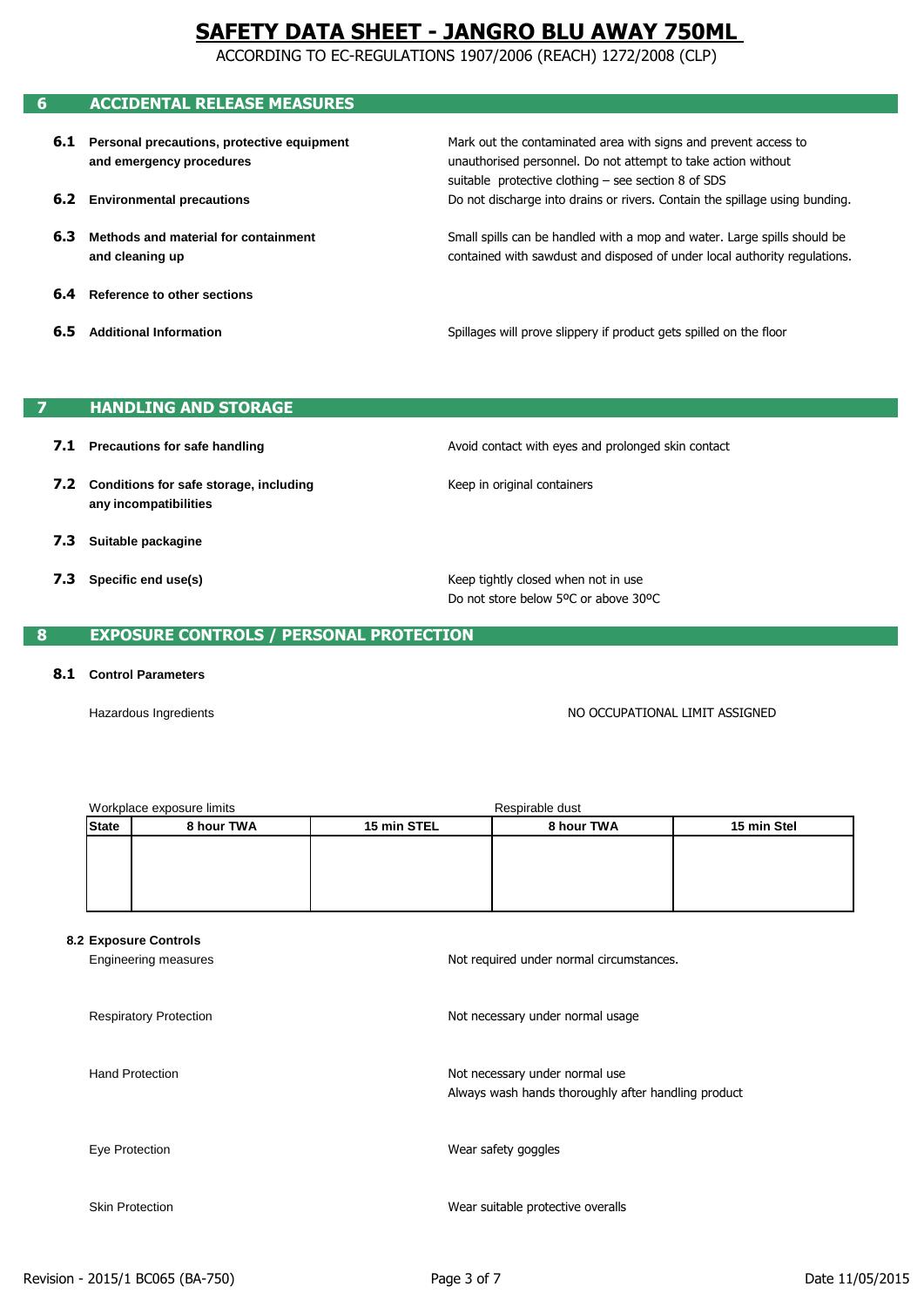ACCORDING TO EC-REGULATIONS 1907/2006 (REACH) 1272/2008 (CLP)

## **9 PHYSICAL AND CHEMICAL PROPERTIES**

#### **9.1 Information on the basic physical and chemical properties**

| Form:                         | Liquid                |
|-------------------------------|-----------------------|
| Odour:                        | Mint                  |
| Colour:                       | Blue                  |
| Viscosity:                    | <b>Viscous</b>        |
| pH (Value):                   | 4.5 approx.           |
| Density (g/ml):               | 1.020 approx.         |
| <b>Boiling Point:</b>         | Not Applicable        |
| Flash Point:                  | Not Applicable        |
| Melting Point:                | $< 0$ degrees celcius |
| Pour Point (Deg C):           | $< 0$ degrees celcius |
| Auto Ignition Temp.           | Not Applicable        |
| Vapour Pressures:             | Not Applicable        |
| Solubility (water):           | Soluble               |
| Solubility (other):           | Not Applicable        |
| <b>Partition Coefficient:</b> | Not Applicable        |
| Flammable Limits:             | Not Applicable        |
| Oxidising Props.              | Not Applicable        |
|                               |                       |

#### **9.2 Other information**

Not applicable

## **10 STABILITY AND REACTIVITY**

| 10.1 Reactivity                         | Not expected to be reactive.        |
|-----------------------------------------|-------------------------------------|
| 10.2 Chemical Stability                 | Stable under normal conditions      |
| 10.3 Possibility of hazardous reactions | No polymerisation reaction expected |
| 10.4 Conditions to avoid                | Extremes of temperature             |
| 10.5 Incompatible materials             | Strong oxidising/reducing agents    |
| 10.6 Hazardous decompostion products    | Burning produces Oxides of Carbon   |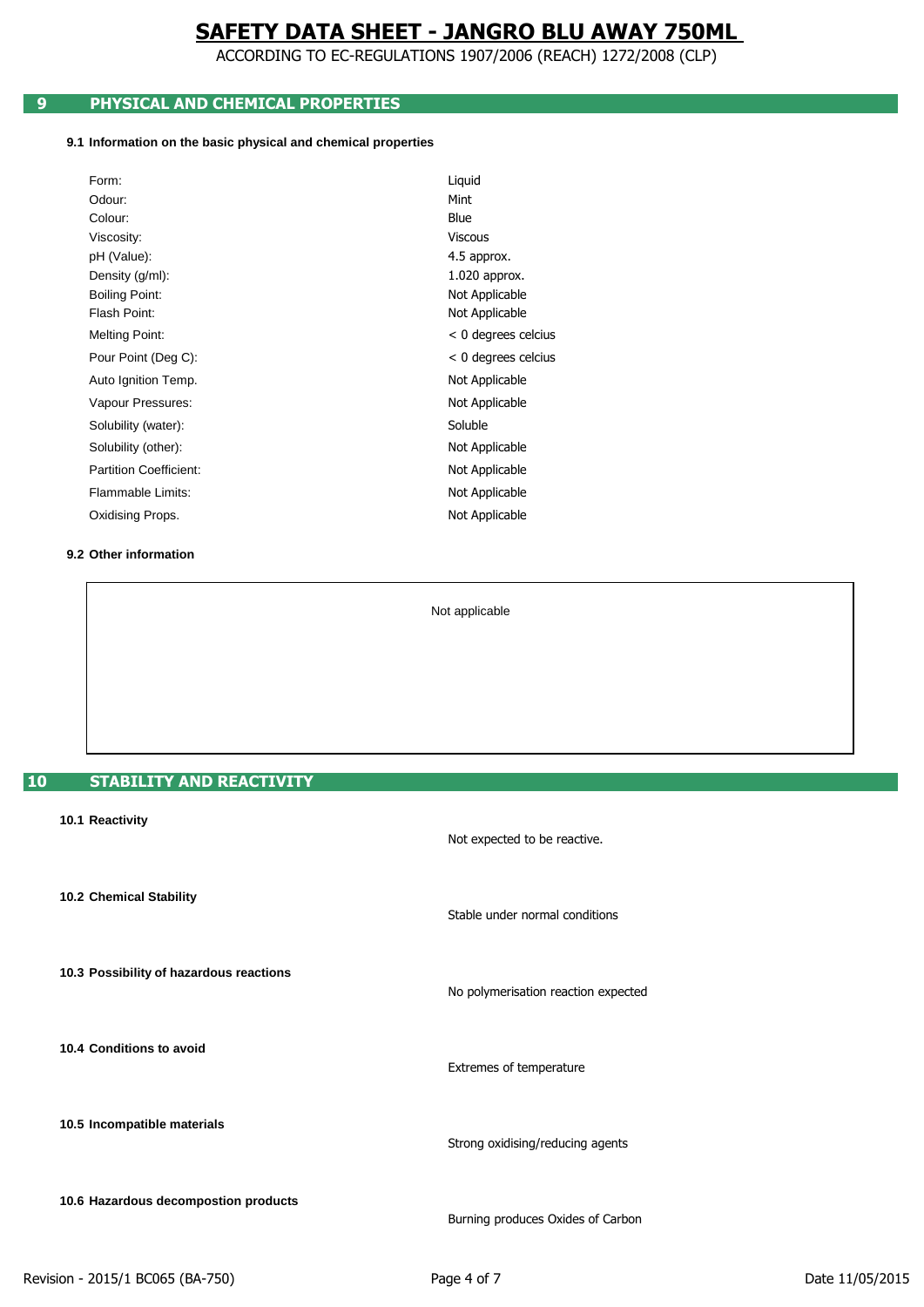ACCORDING TO EC-REGULATIONS 1907/2006 (REACH) 1272/2008 (CLP)

## **11 TOXICOLOGICAL INFORMATION**

#### **11.1 Information on toxicological effects**

**Toxicity values**

| Route                     | <b>Species</b>   | Test | Value                                  | <b>Units</b>      |
|---------------------------|------------------|------|----------------------------------------|-------------------|
| No toxicological research | has been carried |      | out on this product Expected to be low | toxicity based on |
|                           |                  |      |                                        | available data    |
|                           |                  |      |                                        |                   |
|                           |                  |      |                                        |                   |

#### **Relevant effects for mixture**

| Effect         | Route | <b>Basis</b> |
|----------------|-------|--------------|
| Not determined |       |              |
|                |       |              |
|                |       |              |

#### **11.2 Symptoms / Routes of exposure**

| Skin contact | May cause slight/mild irritation to sensitive skin with prolonged contact. |
|--------------|----------------------------------------------------------------------------|
| Eye Contact  | May cause mild irritation                                                  |
| Ingestion    | May cause irritation to the mouth, throat and digestive tract.             |
| Inhalation   | May also Cause nausea.<br>Under normal use should not present a hazard     |

### **12 ECOLOGICAL INFORMATION**

### **12.1 Toxicity**

### **Eco Toxicity values**

| <b>Species</b>               | <b>Test</b>             | Value         | <b>Units</b> |
|------------------------------|-------------------------|---------------|--------------|
| No eco toxicological testing | has been carried out on | this product. |              |
|                              |                         |               |              |

| 12.2 Persistence and degradability |
|------------------------------------|
|------------------------------------|

| 12.2 Persistence and degradability      | The surfactant(s) used in this preparation comply(ies) with the biodegradability<br>criteria as laid down in Regulation (EC) No 648/2004 on detergents.<br>Data to support this assertion are held at the disposal of the competent<br>authorities of the Member States and will be made available to them, at their |
|-----------------------------------------|----------------------------------------------------------------------------------------------------------------------------------------------------------------------------------------------------------------------------------------------------------------------------------------------------------------------|
| 12.3 Bioaccumulative potential          | direct request or at the request of a detergent manufacturer.<br>No bioaccumulation potential.                                                                                                                                                                                                                       |
| 12.4 Mobility in soil                   | Readily absorbed into soil                                                                                                                                                                                                                                                                                           |
| 12.5 Results of PBT and vPvB assessment | Does not contain PBT or vPvB substances.                                                                                                                                                                                                                                                                             |
| 12.6 Other Adverse Effects              | Negligible ecotoxicity.                                                                                                                                                                                                                                                                                              |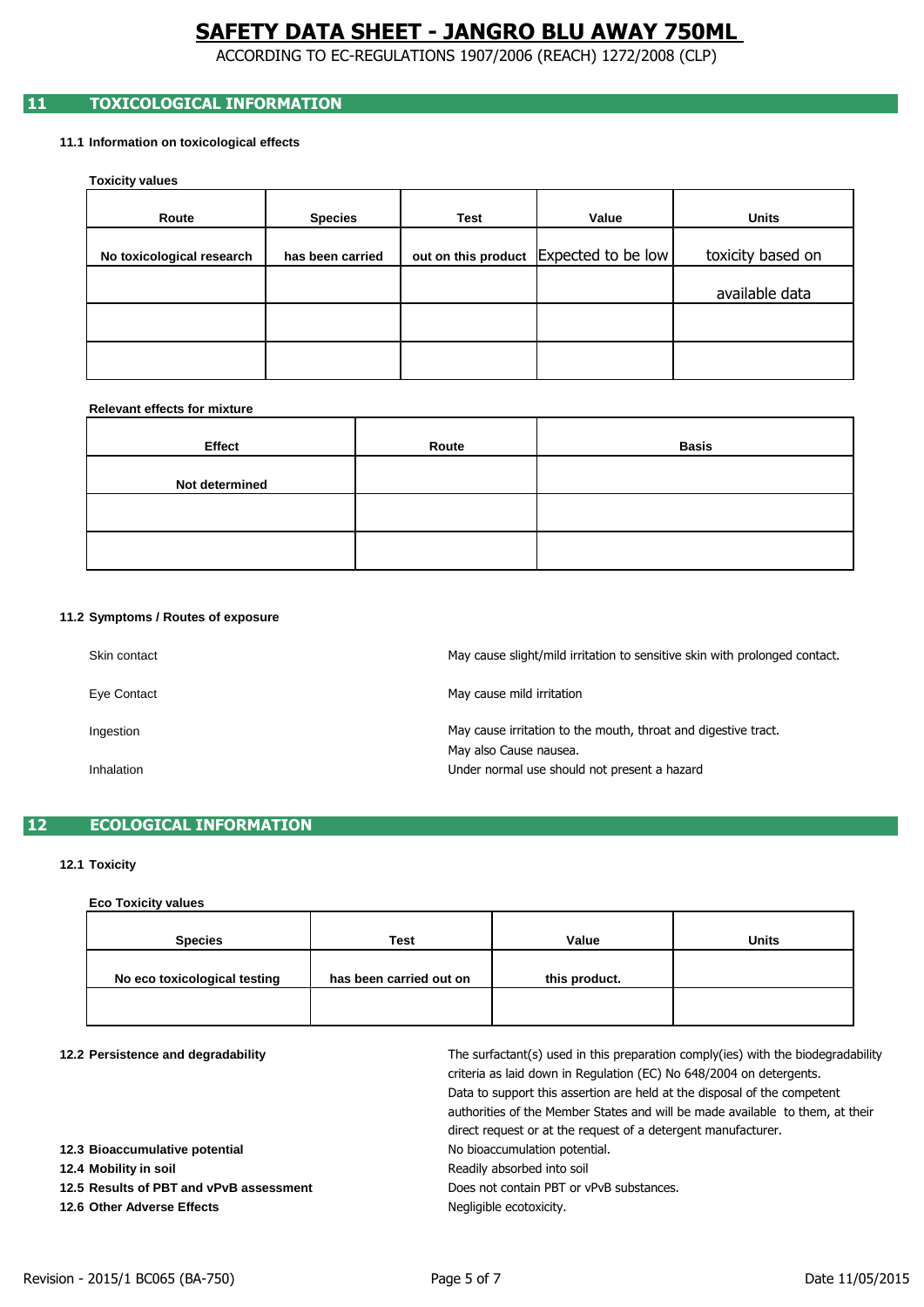ACCORDING TO EC-REGULATIONS 1907/2006 (REACH) 1272/2008 (CLP)

## **13 DISPOSAL CONSIDERATIONS 13.1 Waste treatment methods** Disposal operations Disposal of packaging **14 TRANSPORT INFORMATION 14.1 UN Number 14.2 UN Proper shipping name 14.3 Transport hazard class(es) ARD/RID : Class IMDG : Proper shipping name IATA : Proper shipping name 14.4 Packing Group 14.5 Environmental hazards** Environmental hazardous Marine pollutant **14.6 Special precautions for user** Not applicable This product is not classified according to ADR/RID. Not regulated for transport No No **NB: The users attention is drawn to the possible existance of regional or national regulations regarding disposal** Dispose of in accordance with Local Authority Guidelines and Regulations Dispose of in accordance with Local Authority Guidelines and Regulations

## **15 REGULATORY INFORMATION**

**This preparation was classified in compliance with the following directions and regulations**

and including Regulation (EU) No 453/2010. Regulation (EC) No 1272 of classification, labelling and packaging of substances and mixtures. Regulation (EC) No 1907/2006 (REACH) and amendments thereof up to the European Parliament and of the Council of 16 December 2008 on

Substances of Very High Concern for Authorization in accordance with None of the constituent ingredients are listed on the candidate list of Article 59(10) of the REACH Regulation.

regulations or provisions. The regulatory information given above only indicates the principal regulations specifically applicable to additional provisions which complete these regulations. Refer to all applicable national, international and local the product described in this safety data sheet. The user`s attention is drawn to the possible existence of